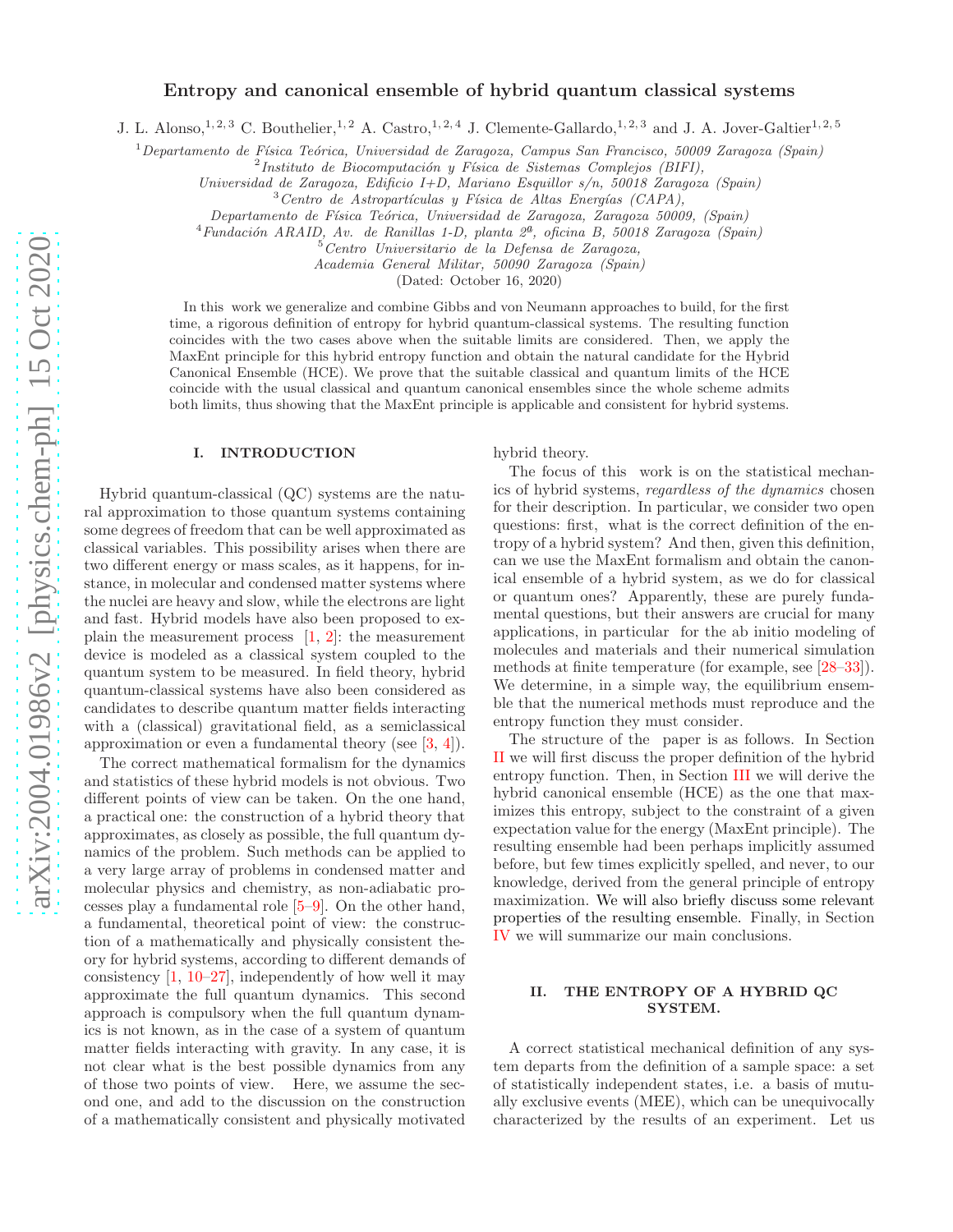start by recalling the basic definitions in the purelyclassical or purely-quantum cases.

In classical systems, a basis of MEEs is simply the phase space  $\mathcal{M}_C$ , the set of all positions and momenta of the classical particles:  $\mathcal{M}_C$  $\{(Q, P) \mid Q \in \mathbb{R}^n, P \in \mathbb{R}^n\},$  where *n* is the number of classical degrees of freedom. Any point in this phase space defines an exclusive event from any other event. Observables are real functions on this  $\mathcal{M}_C$ . Statistical mechanics for classical systems can then be described by using ensembles on this phase space, i.e. (generalized)<sup>[1](#page-1-0)</sup> probability distribution functions (PDFs)  $F_{\rm C}$ 

In quantum systems, the states are rays of a Hilbert space  $H$ , i.e. the analogous to the classical phase space is the projective space,  $\mathcal{M}_Q = \mathcal{P}\mathcal{H}$ . We will represent its points as the projectors on 1-dimensional subspaces of the Hilbert space  $\hat{\rho}_{\psi} = \frac{|\psi\rangle \langle \psi|}{\langle \psi | \psi \rangle}$  $\psi \langle \psi | \psi \rangle$ , with  $|\psi \rangle \in \mathcal{H} \setminus {\vec{0}}$ . Even though all of the states in  $\mathcal{M}_Q$  are physically legitimate, they are not mutually exclusive. Indeed, if the system has been measured to be, with probability one, in a state  $\hat{\rho}_{\psi_1}$ , the probability of measuring it to be in other state  $\hat{\rho}_{\psi_2}$  is not zero, unless they are orthogonal:  $\hat{\rho}_{\psi_1}, \hat{\rho}_{\psi_2}$  are MEE only if  $\langle \psi_1 | \psi_2 \rangle = 0$ . As a consequence, considering generalized probability density functions  $F_{\rm Q}$  over the Hilbert space (or over the projective space of rays) to define ensembles, following the classical analogy, results in over-counting the same outcome for a hypothetical experiment in a non-trivial way. One way to see this clearly is that many different  $F_Q$  can correspond to exactly the same ensemble (i.e. they are physically indistinguishable). The correct way to get a sample space of MEEs is therefore considering a basis of orthogonal events. From this idea, von Neumann [\[34\]](#page-6-0) derived the density matrix formalism, which contains all the physically relevant statistically non-redundant information in a compact way. A density matrix can be obtained from a PDF  $F_Q$  in the quantum state space as:

$$
\hat{\rho}[F_{\mathcal{Q}}] = \int d\mu_Q(\hat{\rho}_{\psi}) F_{\mathcal{Q}}(\hat{\rho}_{\psi}) \hat{\rho}_{\psi} , \qquad (1)
$$

where we represent by  $d\mu_Q$  the volume element on  $\mathcal{M}_Q$ . Analogously, in the following, we will represent by  $d\mu_C$ the volume element on  $\mathcal{M}_C$ .

We move on now to QC theories. Despite the various proposals referenced above, one can perhaps establish a common denominator. The classical part is described by a set of position  $Q \in \mathbb{R}^n$  and momenta  $P \in \mathbb{R}^n$  variables, that we will hereafter collectively group as  $\xi = (Q, P)$ . The quantum part is described by a complex Hilbert space  $H$ . Observables are Hermitian operators on  $H$ , and they may depend parametrically on the classical variables,  $\tilde{A}(\xi) : \mathcal{H} \to \mathcal{H}$ . Those observables defined on the

classical subsystem are just  $\xi$ -functions times the identity, i.e.  $\hat{A}(\xi) = A(\xi)\hat{I}$ ; those observables defined on the quantum subsystem only are operators that lack the  $\xi$ dependence.

We are going to consider two different approaches to the definition of the entropy, one based on the usual approach to classical systems, and another one inspired by the quantum case.

### A. A Gibbs-entropy for hybrid systems?

The formal similarities of one of the best known hybrid dynamical models, Ehrenfest dynamics, with the classical one (see [\[18](#page-5-10), [27\]](#page-5-7) for details) may lead to consider hybrid systems as formally closer to classical than to quantum dynamics. Indeed, Ehrenfest dynamics can be given a Hamiltonian structure (see [\[27](#page-5-7), [35](#page-6-1)]) in terms of

• a Hamiltonian function constructed as

$$
f_H(\xi, \hat{\rho}_{\psi}) = \text{Tr}(\hat{H}(\xi)\hat{\rho}_{\psi}) = \frac{\langle \psi | \hat{H}(\xi)\psi \rangle}{\langle \psi | \psi \rangle}, \quad (2)
$$

• and a Poisson bracket obtained as the combination of the Poisson bracket of Classical Mechanics and the canonical Poisson bracket of quantum systems (see [\[36,](#page-6-2) [37\]](#page-6-3)).

This fact makes Ehrenfest dynamical description of hybrid system formally analogous to a classical Hamiltonian dynamical system. When considering the definition of hybrid statistical systems, we can then consider a hybrid (generalized) PDF  $F_H$  defined over the hybrid phase space  $\mathcal{M}_H = \mathcal{M}_C \times \mathcal{M}_Q$ , in an analogous manner to the definition of classical statistical systems. The Hamiltonian nature of the dynamics allows to define a Liouville equation for  $F_{\rm H}$  in a straightforward manner (see [\[18,](#page-5-10) [27\]](#page-5-7)).

Within that framework, it is also tempting to borrow the notion of entropy from Classical Statistical Mechanics and define a Gibbs-like function associated with the density function  $F_{\rm H}$  in the form:

<span id="page-1-1"></span>
$$
S_{\rm G}[F_{\rm H}] = -k_B \int_{\mathcal{M}_H} d\mu_H(\xi, \rho_\psi) F_{\rm H}(\xi, \rho_\psi) \log \left( F_{\rm H}(\xi, \rho_\psi) \right),\tag{3}
$$

where  $k_B$  represents the Boltzman costant and  $d\mu$ <sub>H</sub> represents the volume element on  $\mathcal{M}_H$  which can be written in terms of the classical and quantum volume elements as  $d\mu_H = d\mu_C \wedge d\mu_Q$ .

Notice that this entropy function is well defined for classical systems, where the points of phase-space correspond to mutually exclusive events. Therefore, when considering  $S<sub>G</sub>$  we are adding all points of the phase space  $\mathcal{M}_H$  as if they were mutually exclusive. Thus we treat them as classical statistical systems, where being at a given point in phase space excludes the possibility of being at a different point. Hence, we are not weighting correctly the quantum subsystems from the physical point

<span id="page-1-0"></span><sup>&</sup>lt;sup>1</sup> We introduce the adjective *generalized* to refer to the set of generalized functions (or distributions) and include, for instance, Dirac delta functions.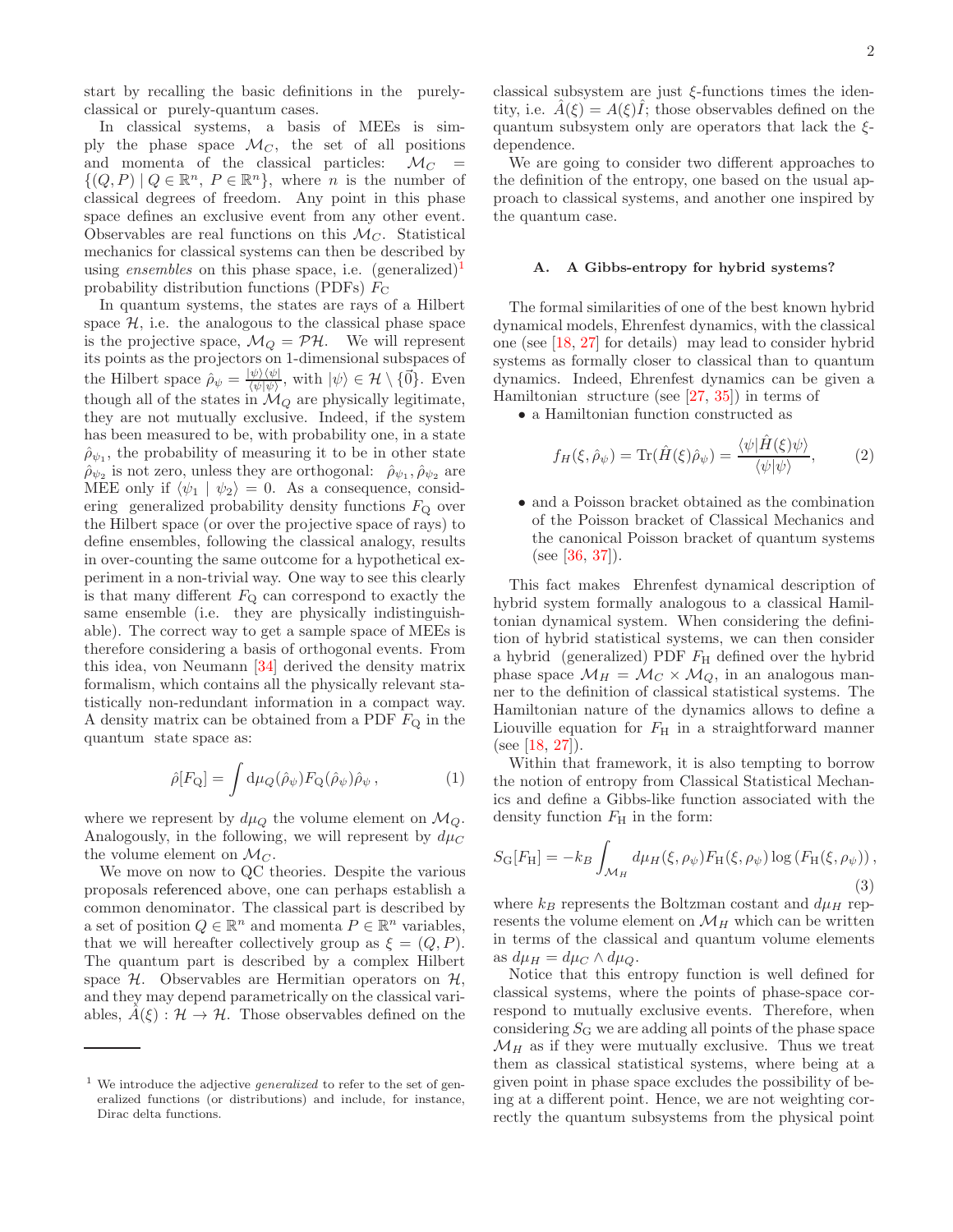of view, ruining the function ability to measure physical information for the hybrid system.

Despite this fact, this entropy function has been implicitly assumed several times when considering hybrid or even purely-quantum statistical systems (see [\[27,](#page-5-7) [38](#page-6-4)–  $40$ ), when defining the so called Schrödinger-Gibbs  $(SG)$ ensemble or the corresponding Schrödinger microcanonical ensemble. Thus, SG represents a canonical ensemble where the probability density is written by assigning to each state the Gibbs weight associated with the expectation value of the Hamiltonian, instead of the operator itself. But the bad physical properties of  $S_{\rm G}$  lead to very strange and un-physical properties for the corresponding thermodynamic functions. In particular, this was the case when the Schrödinger-Gibbs ensemble was analyzed in [\[41\]](#page-6-6). Nonetheless, notice that  $S_{\rm G}$  is a mathematically consistent entropy function, despite the unphysical properties of the Statistical Mechanics it defines.

#### B. Gibbs-von Neumann entropy

From our analysis above, it is clear that the straightforward extension of Gibbs classical entropy function to hybrid systems leads to inconsistencies because the points of hybrid phase space do not define mutually exclusive events as the classical phase space points do. In order to do statistical mechanics in a consistent way with the nature of its quantum subsystem, one must reconsider the notion of mutually exclusive events, and combine the classical and the quantum notions of MEE. The combined hybrid phase space is now  $\mathcal{M}_H = \mathcal{M}_C \times \mathcal{M}_Q$ . But, we must consider that two hybrid states  $(\xi_1, \hat{\rho}_{\psi_1}), (\xi_2, \hat{\rho}_{\psi_2}) \in$  $\mathcal{M}_H$  represent MEEs if and only if  $\xi_1 \neq \xi_2$  or  $\langle \psi_1 | \psi_2 \rangle =$ 0.

The next step is to define a probability distribution on the set of MEEs of  $\mathcal{M}_H$ . Following von Neumann idea and the mathematical construction of Gleason theorem [\[42\]](#page-6-7), we can build a hybrid density matrix to represent the hybrid probability in a consistent way. As the physical properties of the hybrid system, in general, combine the states of  $\mathcal{M}_C$  and  $\mathcal{M}_Q$  (for instance, the total energy of the system), we cannot expect both sets to be independent from the probabilistic point of view. Nonetheless, we can assume that we can simultaneously measure any classical observable and any hybrid observable of the form  $A(\xi)$ . This fact permits to define the conditional probabilities  $p(a|\xi)$ : the probability of measuring an eigenvalue a of operator  $\hat{A}(\xi)$ , given that the classical subsystem is at state  $\xi \in \mathcal{M}_C$ . The probabilities associated to the hybrid measurement can then be decomposed into the marginal probability associated to the classical phase space,  $F_C(\xi)$ , and the conditional probabilities associated to the measurement of  $\tilde{A}(\xi)$ , given  $\xi$ :

<span id="page-2-0"></span>
$$
p(a,\xi) = F_C(\xi)p(a|\xi). \tag{4}
$$

For these quantum conditional probabilities  $p(a|\xi)$ , all the requirements of Gleason's theorem [\[42](#page-6-7)] apply, and one may therefore define, at each  $\xi$ -point, a density matrix  $\hat{\rho}^{\xi}$ . It provides the probabilities of measuring an eigenvalue a of observable  $\tilde{A}(\xi)$ , given  $\xi$ , through the usual Born rule:  $p(a|\xi) = \text{Tr}[\hat{\rho}^{\xi} \hat{\pi}_a(\xi)],$  where  $\hat{\pi}_a(\xi)$  is the projector onto the eigen-subspace associated to a. From this, we can define the *hybrid density matrix* as the  $\xi$ -dependent matrix:

<span id="page-2-1"></span>
$$
\hat{\rho}(\xi) = F_{\mathcal{C}}(\xi)\hat{\rho}^{\xi},\tag{5}
$$

such that  $p(a,\xi) = \text{Tr}(\hat{\rho}(\xi)\hat{\pi}(a))$ . Notice that, strictly speaking, Gleason theorem ensures the existence and uniqueness of the density matrix  $\hat{\rho}^{\xi}$  only for Hilbert spaces of dimension at least 3. However, the recent developments based on positive-operator-valued measures (POVM) (see for instance [\[43,](#page-6-8) [44](#page-6-9)]) allow to prove a more general formulation of Gleason theorem for quantum states which is valid in dimension 2, but in that case the construction is not based on orthogonality of the rank-one projectors but on a more global set of effects.

In conclusion, the probability distribution on the set of MEEs of hybrid states can be written as a family of quantum density operators parameterized by the classical degrees of freedom,  $\hat{\rho}(\xi)$ . For each  $\xi$ ,  $\hat{\rho}(\xi)$  is a self-adjoint and non-negative operator, which is normalized on the full hybrid sample space:

$$
\int_{\mathcal{M}_C} d\mu_C(\xi) \text{Tr}(\hat{\rho}(\xi)) = 1.
$$
\n(6)

This is an immediate consequence of the normalization of  $F_{\text{C}}(\xi) = \text{Tr}\hat{\rho}(\xi) \left( \int_{\mathcal{M}_C} d\mu_C(\xi) F_{\text{C}}(\xi) = 1 \right)$  and of  $\hat{\rho}^{\xi}$  $(Tr \hat{\rho}^{\xi} = 1)$ . Given a hybrid state determined by the classical point  $\xi$  (which has probability  $\text{Tr}\hat{\rho}(\xi)$ ), and a quantum state represented by the projector  $\hat{\pi}$ , the probability of measuring the system to be in that state is given by Tr( $\hat{\rho}(\xi)\hat{\pi}$ ). These  $\xi$ -dependent density matrices have already been used before, for example by Aleksandrov [\[25\]](#page-5-11), or obtained by taking the partial classical limit in the Wigner transformation of the full quantum density matrix, in the quantum-classical Liouville equation method [\[26](#page-5-12)].

Let us consider now how to define the entropy of these hybrid states. For any bivariate distribution  $p(x, y)$  of two sets of random variables  $(X, Y)$ , the entropy  $S(p)$ decomposes as

$$
S(p) = S(p_X) + \sum_{x} p_X(x) S(p_{Y|x}), \tag{7}
$$

where  $p_X(x) = \sum_y p(x, y)$  is the marginal distribution of X, and  $p_{Y|x}$  is the conditional probability of Y given x. This general result must be applicable to the decompositions [\(4\)](#page-2-0) and [\(5\)](#page-2-1) . Therefore, the entropy of the hybrid system must be equal to the sum of the (classical) entropy  $(S_C)$  of the marginal classical distribution  $F_C(\xi)$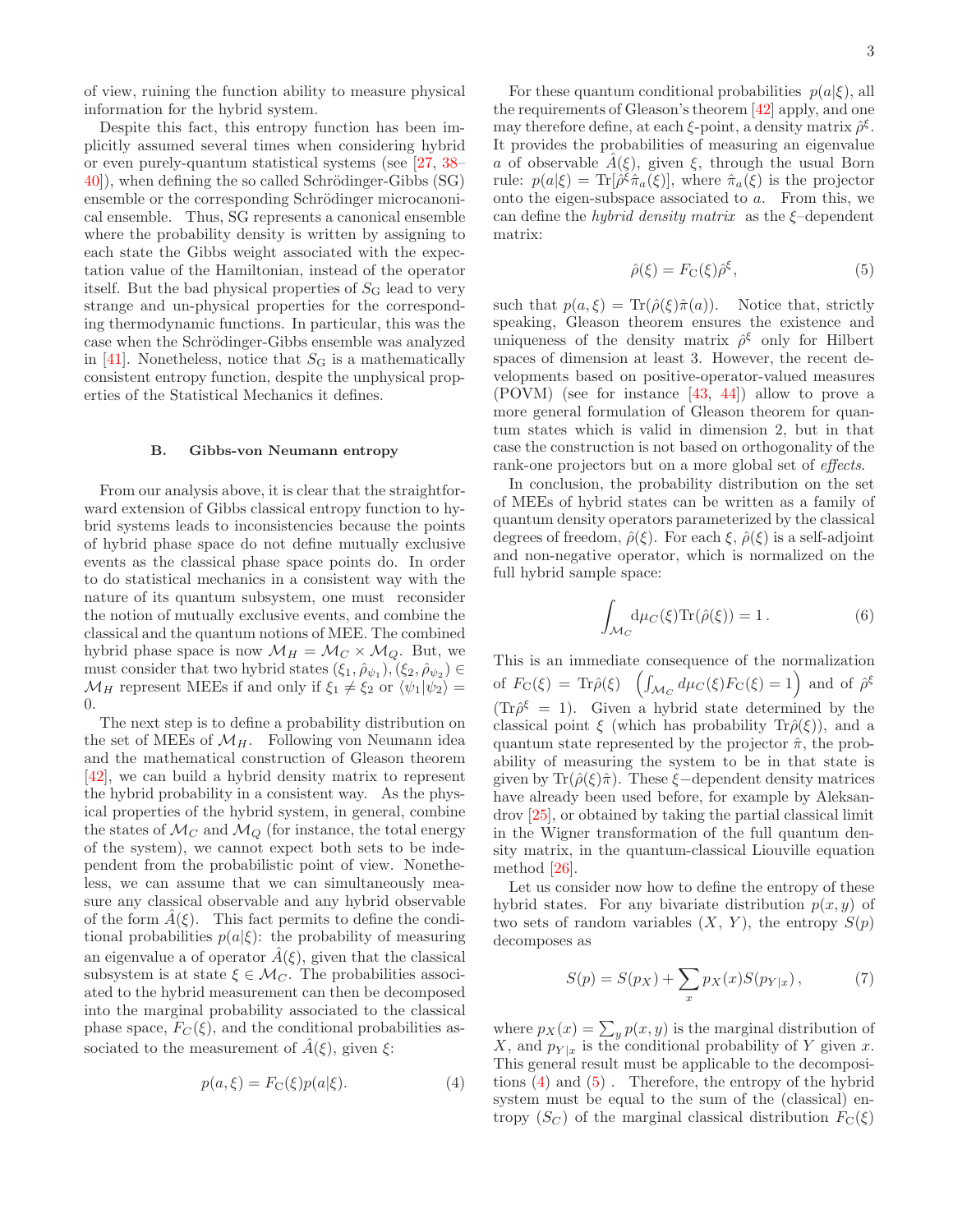and the average, over  $F_{\text{C}}(\xi)$ , of the (von Neumann) entropy associated to the conditional probability  $\rho^{\xi}$ , i.e.:

$$
S[\hat{\rho}(\xi)] = -k_B \int_{\mathcal{M}_C} d\mu_C(\xi) F_C(\xi) \log(F_C(\xi)) + \int_{\mathcal{M}_C} d\mu_C(\xi) F_C(\xi) \underbrace{\left[-k_B \text{Tr} \left(\hat{\rho}^{\xi} \log \hat{\rho}^{\xi}\right)\right]}_{S_{\text{VN}}(\hat{\rho}^{\xi})}
$$
(8)

It is immediate then to rewrite this as:

<span id="page-3-1"></span>
$$
S[\hat{\rho}(\xi)] = -k_B \int_{\mathcal{M}_C} d\mu_C(\xi) \operatorname{Tr} (\hat{\rho}(\xi) \log \hat{\rho}(\xi)), \quad (9)
$$

which is our proposal for the hybrid QC entropy. To the best of our knowledge, this is the first rigorous proposal of an entropy function for a hybrid quantumclassical system. If the classical subsystem is pure, (i.e.  $F_{\rm C}(\xi) = \delta(\xi - \xi_0)$  the classical entropy vanishes and the entropy above reduces to von Neumann entropy. Analogously, when the quantum state is pure and independent of the classical state, the von Neumann entropy of  $\rho^{\xi}$ vanishes, and the expression above reduces to the classical entropy function. Therefore, the entropy function [\(9\)](#page-3-1) combines the classical and quantum information in a consistent way, and has the correct classical and quantum limits.

## <span id="page-3-0"></span>III. THE MAXENT PRINCIPLE FOR HYBRID QC SYSTEMS.

### A. MaxEnt principle for the hybrid entropy function

The maximum entropy principle is one of the standard procedures to derive the canonical ensemble at both the classical or the quantum level. Firstly, one must assume that the system is in equilibrium. Then, one can find the canonical ensemble as the solution of the MaxEnt problem: given a certain thermodynamic system and an entropy function  $S$ , find the equilibrium ensemble which maximizes  $S$  among those with a fixed value of the average energy  $E = \langle H(\xi) \rangle$ .

In the following, we will prove that the canonical ensemble that results of this maximization, for the hybrid case, is given by:

$$
\hat{\rho}_{\text{HCE}}(\xi) = \frac{e^{-\beta \hat{H}(\xi)}}{Z_{\text{HCE}}(\beta)}\tag{10}
$$

$$
Z_{\text{HCE}}(\beta) = \int_{\mathcal{M}_C} d\mu_C(\xi) \text{Tr}(e^{-\beta \hat{H}(\xi)}) \tag{11}
$$

where  $\hat{H}(\xi)$  is the Hamiltonian (typically decomposed into a classical and a quantum part, as  $f_H^c(\xi)\hat{I} + \hat{H}_Q(\xi)$ ,  $Z_{\text{HCE}}(\beta)$  is the partition function, and  $\beta$  is a constant, determined by the choice of  $E$ , that is used to define the (inverse of the) temperature. Note that this ensemble had been perhaps implicitly assumed before, but seldom explicitly written <sup>[2](#page-3-2)</sup> and, to our knowledge, never derived. Notice that the orthogonal projectors of its spectral decomposition coincide with those of the adiabatic basis.

The problem can be addressed as a constrained optimization problem: find the density matrix that maximizes  $S$  in Eq.  $(9)$ , subject to the constraints:

$$
C_N[\hat{\rho}(\xi)] := \int_{\mathcal{M}_C} d\mu_C(\xi) \text{Tr}(\hat{\rho}(\xi)) - 1 = 0, \qquad (12)
$$

$$
C_E[\hat{\rho}(\xi)] := \int_{\mathcal{M}_C} d\mu_C(\xi) \text{Tr}(\hat{\rho}(\xi)\hat{H}(\xi)) - E = 0. \quad (13)
$$

These can be incorporated via Lagrange multipliers, defining the full optimization functional to be:

<span id="page-3-5"></span><span id="page-3-4"></span><span id="page-3-3"></span>
$$
S := S - \lambda_N C_N - \lambda_E C_E. \tag{14}
$$

Without loss of generality, let us work in the  $(\xi$ dependent) basis of eigenstates of the Hamiltonian (the adiabatic basis). First, we will consider the optimization over a reduced set of density matrices: those which are diagonal in this adiabatic basis. The terms in Eq. [\(14\)](#page-3-3) then read:

$$
S[\{\rho_{ii}\}] = -k_B \int_{\mathcal{M}_C} d\mu_C(\xi) \sum_i \rho_{ii}(\xi) \log(\rho_{ii}(\xi)),
$$
\n(15)

$$
C_N[\{\rho_{ii}\}] = \int_{\mathcal{M}_C} d\mu_C(\xi) \sum_i \rho_{ii}(\xi) - 1 \tag{16}
$$

$$
C_E[\{\rho_{ii}\}] = \int_{\mathcal{M}_C} d\mu_C(\xi) \sum_i H_i(\xi) \rho_{ii}(\xi) - E \qquad (17)
$$

Taking derivatives and setting them to zero leads immediately to

<span id="page-3-6"></span>
$$
\rho_{ii}(\xi) = Z_{\text{HCE}}(\beta)^{-1} e^{-\beta H_i(\xi)}, \qquad (18)
$$

where  $\beta = \frac{\lambda_E}{k_B}$ .

We consider now a general density matrix  $\hat{\rho}(\xi)$ , whose non-diagonal elements may be non-zero, fulfilling the two constraints  $(12)$  and  $(13)$ . Since it is Hermitian with nonnegative eigenvalues, it satisfies Klein's lemma [\[46](#page-6-10)]:

$$
-\operatorname{Tr}(\hat{\tilde{\rho}}(\xi)\log(\hat{\tilde{\rho}}(\xi))) \leq -\sum_{i} \tilde{\rho}_{ii}(\xi)\log(\tilde{\rho}_{ii}(\xi)) \qquad (19)
$$

<span id="page-3-2"></span><sup>2</sup> For example, it was given in Ref. [\[47\]](#page-6-11), where it was claimed to be the partial classical limit of the fully quantum canonical ensemble. It was also presented as the zero-th order term in a classical-limit expansion of the partial Wigner transformation of the quantum canonical ensemble in Ref. [\[26](#page-5-12)]. Finally, in footnote 30 of Ref. [\[48\]](#page-6-12), some of the current authors already hinted, without proof, the result demonstrated here.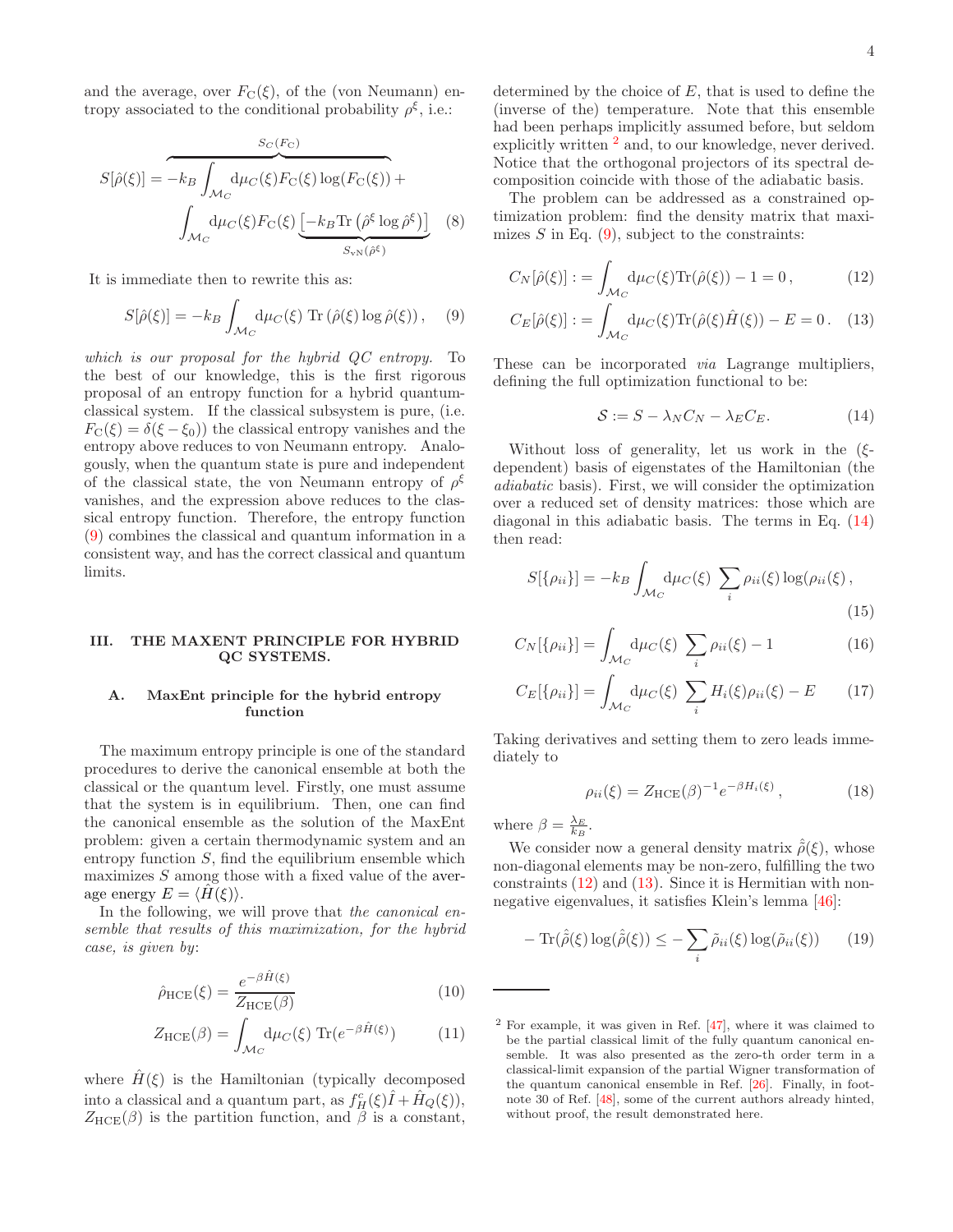where  $\tilde{\rho}_{ii}(\xi)$  are its diagonal elements (the equality only holds if it is actually diagonal). As the constraints  $(12)$ and [\(13\)](#page-3-5) in the adiabatic basis only depend on the diagonal elements of  $\hat{\rho}(\xi)$ , we may conclude that for any non-diagonal density matrix that fulfills the constraints there exists a diagonal one (defined to be the one whose diagonal entries are the same) that also fulfills the constraints and has a larger entropy. The global maximum, therefore, has to be found among the diagonal ones, and is the one given in Eq. [\(18\)](#page-3-6). This concludes the proof.

## B. Properties of the HCE

Let us now check that the ensemble thus defined fulfills some very natural requirements:

• *Additivity*. If two systems are in the canonical ensemble equilibrium at the same temperature, they must also be at equilibrium when we consider them to form a single systems with two (independent) subsystems. Extensive variables as the energy and entropy must be additive.

This can be proven for the HCE in the following way. If  $\hat{H}_1(\xi_1)$  and  $\hat{H}_2(\xi_2)$  are the Hamiltonians of both systems, the combined one is:

<span id="page-4-1"></span>
$$
\hat{H}(\xi) = \hat{H}_1(\xi_1) \otimes \hat{\mathbb{I}}_2 + \hat{\mathbb{I}}_1 \otimes \hat{H}_2(\xi_2), \tag{20}
$$

where  $\xi = (\xi_1, \xi_2)$ .

As the two terms of  $(20)$  trivially commute,

$$
e^{-\beta \hat{H}(\xi)} = e^{-\beta \hat{H}_1(\xi_1)} \otimes e^{-\beta \hat{H}_1(\xi_2)}, \tag{21}
$$

and because of this,

$$
\int_{\mathcal{M}_{C_1} \times \mathcal{M}_{C_2}} d\mu_C(\xi_1, \xi_2) \text{Tr} \, e^{-\beta \hat{H}(\xi)} =
$$
\n
$$
\int_{\mathcal{M}_{C_1}} d\mu_C(\xi_1) \text{Tr} \, e^{-\beta \hat{H}(\xi_1)} \int_{\mathcal{M}_{C_2}} d\mu_C(\xi_2) \text{Tr} \, e^{-\beta \hat{H}(\xi_2)} \tag{22}
$$

Thus we can just write

$$
\hat{\rho}(\xi) = \hat{\rho}_1(\xi_1) \otimes \hat{\rho}_2(\xi_2) \tag{23}
$$

This factorization of  $\hat{\rho}(\xi)$  immediately implies the additivity of the internal energy [\(13\)](#page-3-5) and of the entropy [\(9\)](#page-3-1).

- The classical canonical ensemble, which maximizes Gibbs entropy, is recovered when only one quantum energy state exists.
- The quantum canonical ensemble, which maximizes von Neumann entropy, is recovered when only one classical point is allowed.

• If the QC coupling is turned off (the quantum Hamiltonian  $H_Q$  is independent of the classical variables and vice versa), the HCE becomes the product of the classical and quantum canonical ensembles, which maximize the sum of their respective entropies independently.

#### C. Dynamics.

Another extra condition that an equilibrium ensemble must obviously verify is missing in the previous list: stationarity under the dynamics of the micro-states. However, up to now we have disregarded the dynamics, and derived the canonical ensemble from very broad assumptions, freed from dynamical arguments. The dynamics is neither relevant for the definition of the entropy function nor affects directly the solution of the MaxEnt condition. For instance,  $MaxS_G$  defines the MaxEnt solution for the entropy function  $S_{\text{G}}$  (Eq. [\(3\)](#page-1-1)), independently of the dynamics of the microstates we consider. The existence of dynamics having it as an equilibrium point would be an extra requirement for the definition of a thermodynamical ensemble.

On the other hand, we also proved above that the Max-Ent solution of the true hybrid entropy function [\(9\)](#page-3-1) is the HCE. This implies that the only possible ensemble which can be considered to represent the canonical ensemble of a hybrid system is the HCE. Is there a dynamics that makes it also stationary? Trivially, the commutator with  $H(\xi)$  (i.e. a generalized von Neumann equation) does, but many others may also be possible. We will analyze this issue in a forthcoming publication.

### <span id="page-4-0"></span>IV. CONCLUSIONS

It has been the purpose of this paper to shed some light into the issue of the entropy and the canonical equilibrium expression for hybrid systems. We have first discussed the definition for the entropy of an ensemble of hybrid systems. We have done it by making very general assumptions on the hybrid theory, but without any consideration for the particular dynamics. We have considered two different alternatives, one based on probability densities on the hybrid phase space and another based on projectors and the notion of hybrid mutually exclusive events. The first case leads to a Gibbs-like function which treats the hybrid system as a direct analogue of a classical system. We have shown how that entropy function assigns the wrong weight to hybrid events and because of this fails to produce a physically meaningful Thermodynamics. The second proposal departs from the information-theory definition of entropy, and carefully considers the principle of mutually exclusive events. The resulting hybrid entropy function weights correctly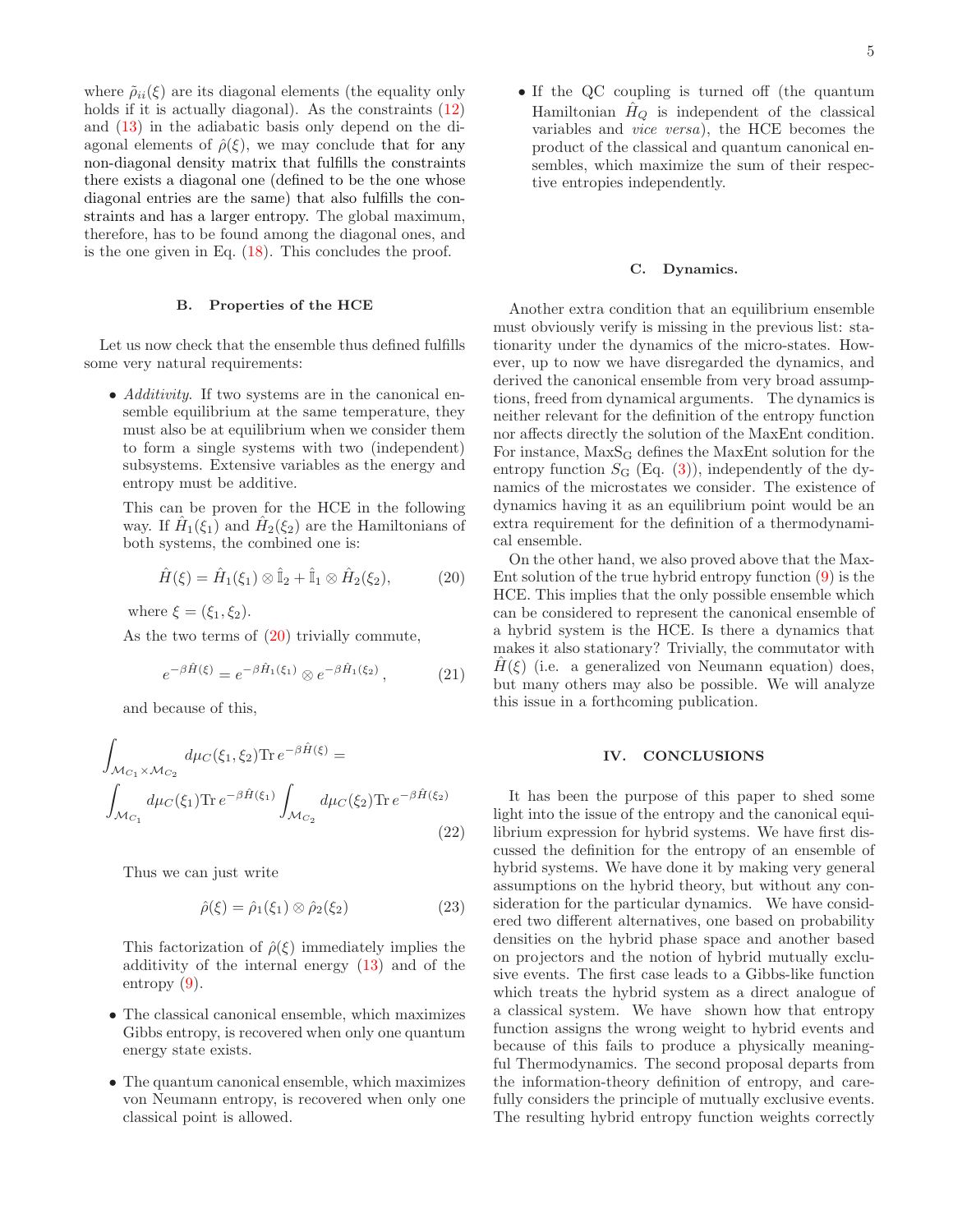the hybrid exclusive events and defines a physically consistent thermodynamical entropy.

Then, we have derived the HCE as the one that fulfills the MaxEnt principle with respect to the hybrid entropy function, using it for the first time for hybrid quantumclassical systems. Furthermore, we verified that the HCE reproduces the classical and quantum cases when the suitable limits are considered. Hence, we can claim that the MaxEnt principle is applicable and consistent for hybrid quantum-classical systems.

- <span id="page-5-0"></span>[1] L. Diósi, Hybrid quantum-classical master equations, Phys. Scr. T163[, 14004 \(2014\),](https://doi.org/10.1088/0031-8949/2014/T163/014004) [arXiv:1401.0476.](https://arxiv.org/abs/1401.0476)
- <span id="page-5-1"></span>[2] N. Buric, D. B. Popovic, M. Radonjic, and S. Prvanovic, Hybrid quantum-classical model of quantum measurements, Phys. Rev. A **87**[, 54101 \(2013\).](https://doi.org/10.1103/PhysRevA.87.054101)
- <span id="page-5-2"></span>[3] P. Martin-Dussaud and C. Rovelli, Evaporating black-to-white hole, [Classical Quantum Gravity](https://doi.org/10.1088/1361-6382/ab5097) 36, 245002 (2019), [arXiv:1905.07251v2.](https://arxiv.org/abs/1905.07251v2)
- <span id="page-5-3"></span>[4] A. Tilloy, Does gravity have to be quantized? Lessons from non-relativistic toy mod-els, [J. Phys. Conf. Ser.](https://doi.org/10.1088/1742-6596/1275/1/012006) **1275**, 012006 (2019), [arXiv:1903.01823.](https://arxiv.org/abs/1903.01823)
- <span id="page-5-4"></span>[5] J. C. Tully, Mixed quantum–classical dynamics, [Faraday Discuss.](https://doi.org/10.1039/A801824C) 110, 407 (1998).
- [6] T. Yonehara, K. Hanasaki, and K. Takatsuka, Fundamental Approaches to Nonadiabaticity: Toward a Chemical Theory beyond the Born–Oppenheimer Paradigm, Chem. Rev. 112[, 499–542 \(2012\).](https://doi.org/10.1021/cr200096s)
- [7] I. Tavernelli, Nonadiabatic molecular dynamics simulations: Synergies between theory and experiments, [Acc. Chem. Res.](https://doi.org/10.1021/ar500357y) 48, 792 (2015), pMID: 25647401.
- [8] R. Crespo-Otero and M. Barbatti, Recent Advances and Perspectives on Nonadiabatic Mixed Quantum-Classical Dynamics, Chem. Rev. 118[, 7026–7068 \(2018\).](https://doi.org/10.1021/acs.chemrev.7b00577)
- <span id="page-5-5"></span>[9] B. F. E. Curchod and T. J. Martínez, Ab initio nonadiabatic quantum molecular dynamics, Chem. Rev. 118[, 3305 \(2018\).](https://doi.org/10.1021/acs.chemrev.7b00423)
- <span id="page-5-6"></span>[10] O. V. Prezhdo and V. V. Kisil, Mixing quantum and classical mechanics, [Phys. Rev. A](http://www.ams.org/mathscinet/search/publications.html?pg1=MR{&}s1=MR1459700) 56, 162 (1997).
- [11] V. V. Kisil, A quantum-classical bracket from p -mechanics, [Europhysics Letters \(EPL\)](https://doi.org/10.1209/epl/i2005-10324-7) 72, 873–879 (2005).
- [12] O. V. Prezhdo, A quantum-classical bracket that satisfies the Jacobi identity., J. Chem. Phys. 124[, 201104 \(2006\).](https://doi.org/10.1063/1.2200342)
- [13] L. L. Salcedo, Comment on "A quantum-classical bracket that satisfies the Jacobi identity" [J. Chem. Phys. 124, 201104 (2006)], J. Chem. Phys. 126[, 057101 \(2007\),](https://doi.org/10.1063/1.2431650) [quant-ph/0701054v1.](https://arxiv.org/abs/quant-ph/0701054v1)
- [14] F. Agostini, S. Caprara, and G. Ciccotti, Do we have a consistent non-adiabatic quantum-classical mechanics?, [Europhysics Letters \(EPL\)](https://doi.org/10.1209/0295-5075/78/30001) 78, 30001 (2007).
- [15] V. V. Kisil, Comment on "Do we have a consistent nonadiabatic quantum-classical mechanics?" by Agostini F. et al., [EPL \(Europhysics Letters\)](https://doi.org/10.1209/0295-5075/89/50005) 89, 50005 (2010).
- [16] F. Agostini, S. Caprara, and G. Ciccotti, Reply to the Comment by VV Kisil, [EPL \(Europhysics Letters\)](http://iopscience.iop.org/0295-5075/89/5/50006/pdf/0295-5075{_}89{_}5{_}50006.pdf) 89, 50006 (2010).

### ACKNOWLEDGMENTS

The authors would like to thank Profs. Floria and Zueco for their very useful suggestions. Partial financial support by MINECO Grant FIS2017-82426-P is acknowledged. C. B. acknowledges financial support by Gobierno de Aragón through the grant defined in ORDEN IIU/1408/2018.

- [17] M. J. W. Hall, Consistent classical and quantum mixed dynamics, Phys. Rev. A 78[, 42104 \(2008\),](https://doi.org/10.1103/PhysRevA.78.042104) [arXiv:0804.2505.](https://arxiv.org/abs/0804.2505)
- <span id="page-5-10"></span>[18] N. Burić, D. B. Popović, M. Radonjić, and S. Prvanović, Hamiltonian Formulation of Statistical Ensembles and Mixed States of Quantum and Hybrid Systems, Found. Phys. 43[, 1459–1477 \(2013\).](https://doi.org/10.1007/s10701-013-9755-z)
- [19] A. Peres and D. R. Terno, Hybrid classical-quantum dynamics, [Physical Review A](https://doi.org/10.1103/physreva.63.022101) 63, 022101 (2001).
- [20] D. R. Terno, Inconsistency of quantum–classical dynamics, and what it implies, [Found. Phys.](https://doi.org/10.1007/s10701-005-9007-y) 36, 102 (2006), [quant-ph/0402092v1.](https://arxiv.org/abs/quant-ph/0402092v1)
- [21] L. L. Salcedo, Absence of classical and quantum mixing, Phys. Rev A 54[, 3657 \(1996\),](https://doi.org/10.1103/PhysRevA.54.3657) [hep-th/9509089v1.](https://arxiv.org/abs/hep-th/9509089v1)
- [22] V. Gil and L. L. Salcedo, Canonical bracket in quantum-classical hybrid systems, Phys. Rev. A 95[, 012137 \(2017\),](https://doi.org/10.1103/PhysRevA.95.012137) [arXiv:1612.05799.](https://arxiv.org/abs/1612.05799)
- [23] J. Caro and L. L. Salcedo, Impediments to mixing classical and quantum dynamics, [Phys. Rev. A](https://doi.org/10.1103/PhysRevA.60.842) 60, 842 (1999).
- [24] H. Elze, Linear dynamics of quantum-classical hybrids, Phys. Rev. A 85[, 52109 \(2012\),](https://doi.org/10.1103/PhysRevA.85.052109) [arXiv:1111.2276.](https://arxiv.org/abs/1111.2276)
- <span id="page-5-11"></span>[25] I. V. Aleksandrov, The statistical dynamics of a system consisting of a classical and a quantum system, Z. Naturforsch 36a, 902 (1981).
- <span id="page-5-12"></span>[26] R. Kapral and G. Ciccotti, Mixed quantum-classical dynamics, J. Chem. Phys. 110[, 8919–8929 \(1999\).](http://link.aip.org/link/?JCPSA6/110/8919/1)
- <span id="page-5-7"></span>[27] J. L. Alonso, A. Castro, J. Clemente-Gallardo, J. C. Cuchí, P. Echenique, and F. Falceto, Statistics and Nosé formalism for Ehrenfest dynamics, [J. Phys. A: Math. Theor.](https://doi.org/10.1088/1751-8113/44/39/395004) 44, 395004 (2011).
- <span id="page-5-8"></span>[28] A. Alavi, J. Kohanoff, M. Parrinello, and D. Frenkel, Ab Initio molecular dynamics with excited electrons, [Phys. Rev. Lett.](https://doi.org/10.1103/PhysRevLett.73.2599) 73, 2599 (1994).
- [29] M. P. Grumbach, D. Hohl, R. M. Martin, and R. Car, Ab initio molecular dynamics with a finite-temperature density functional, [J. Phys.: Condens. Matter](https://doi.org/10.1088/0953-8984/6/10/017) 6, 1999–2014 (1994).
- [30] P. L. Silvestrelli, A. Alavi, M. Parrinello, and D. Frenkel, Ab initio molecular dynamics simulation of laser melting of silicon, [Phys. Rev. Lett.](https://doi.org/10.1103/PhysRevLett.77.3149) 77, 3149 (1996).
- [31] P. Ji and Y. Zhang, Femtosecond laser processing of germanium: An ab initio molecular dynamics study, [J. Phys. D: Appl. Phys.](https://doi.org/10.1088/0022-3727/46/49/495108) 46, 495108 (2013).
- [32] H. R. Rüter and R. Redmer, Ab Initio Simulations for the Ion-Ion Structure Factor of Warm Dense Aluminum, [Phys. Rev. Lett.](https://doi.org/10.1103/PhysRevLett.112.145007) 112, 145007 (2014).
- <span id="page-5-9"></span>[33] V. V. Karasiev, T. Sjostrom, and S. B. Trickey, Finite-temperature orbital-free DFT molecular dy-